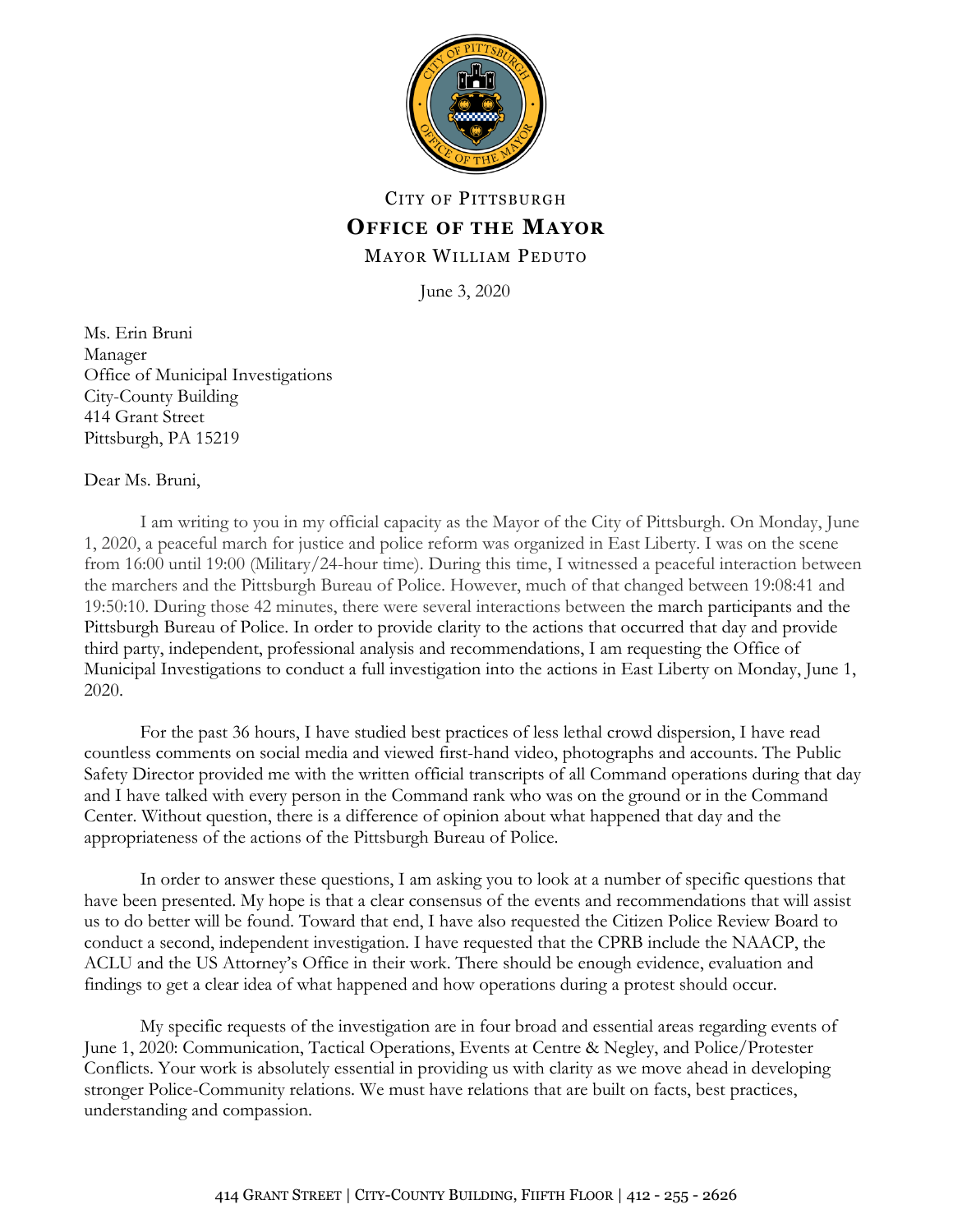### **Communication**

- What actions were taken before the event in order to communicate with the leaders of the march?
- What actions were taken during the march in order to assure a safe, peaceful protest for all involved?
- What recognition and communication was made with African-American leaders to provide contacts and other critical information?
- What was the specific use of the Civil Affairs Unit and what actions did they take during the event?

#### **Tactical Operations**

- At what time was gas deployed and where?
- Who requested the switch from smoke to gas, and who approved the order? Was it properly reflected in the radio transcripts?
- What was the necessity and proportionality of the use of less lethal operations?\*
- Were PBP body-worn cameras activated?
- Was the proper chain of command followed before the use of less lethal tactics, in all areas of East Liberty?\*
- What was done in order to avoid less lethal operations and provide alternatives before it was dispersed?\*
- What other law enforcement agencies were present in East Liberty? What are their policies regarding less lethal use?
- What was the necessity and proportionality of the deployment of riot gear?\*
- What is the PBP training on protests and the de-escalation of force during a protest?
- What is the PBP training on Implicit Bias?
- Who was stationed on the roof of Target in BDUs? What was the necessity and proportionality of their operation?\*
- (\*The answers to these questions need to be answered by an outside third party expert/organization that is completely independent of police, local or state officials. Their findings should include recommendations of improvements to Tactical Operations.)

## **Events at Centre & Negley**

- An analysis of video and audio evidence, both internally and from the general public that was at the scene, from 19:08:41 (skirmish line established) to 19:50:10 (Centre Avenue Group convening).
- An investigation into the report of 19:20:12 of bottles and projectiles being thrown at PBP officers and actions that followed until the deployment of smoke at 19:27:57.
- An investigation into the deployment of less lethal operations at 19:27:57. What was used? What evidence is there to prove it?
- What communication with leaders of the march occurred between the establishment of the skirmish line and the deployment of less lethal operations?
- What was the activity of the Civil Affairs Unit during this time, to lessen Police-Community friction?
- What evidence is there into the report of 19:20:22 of bottles & projectiles being thrown at PBP?
- What actions were taken between 19:20:22 and 19:27:57 (when less lethal operations were deployed) in order to avoid use of less lethal?
- What communication with protest leaders occurred between 19:20:12 and 19:27:57 to disperse the crowd?